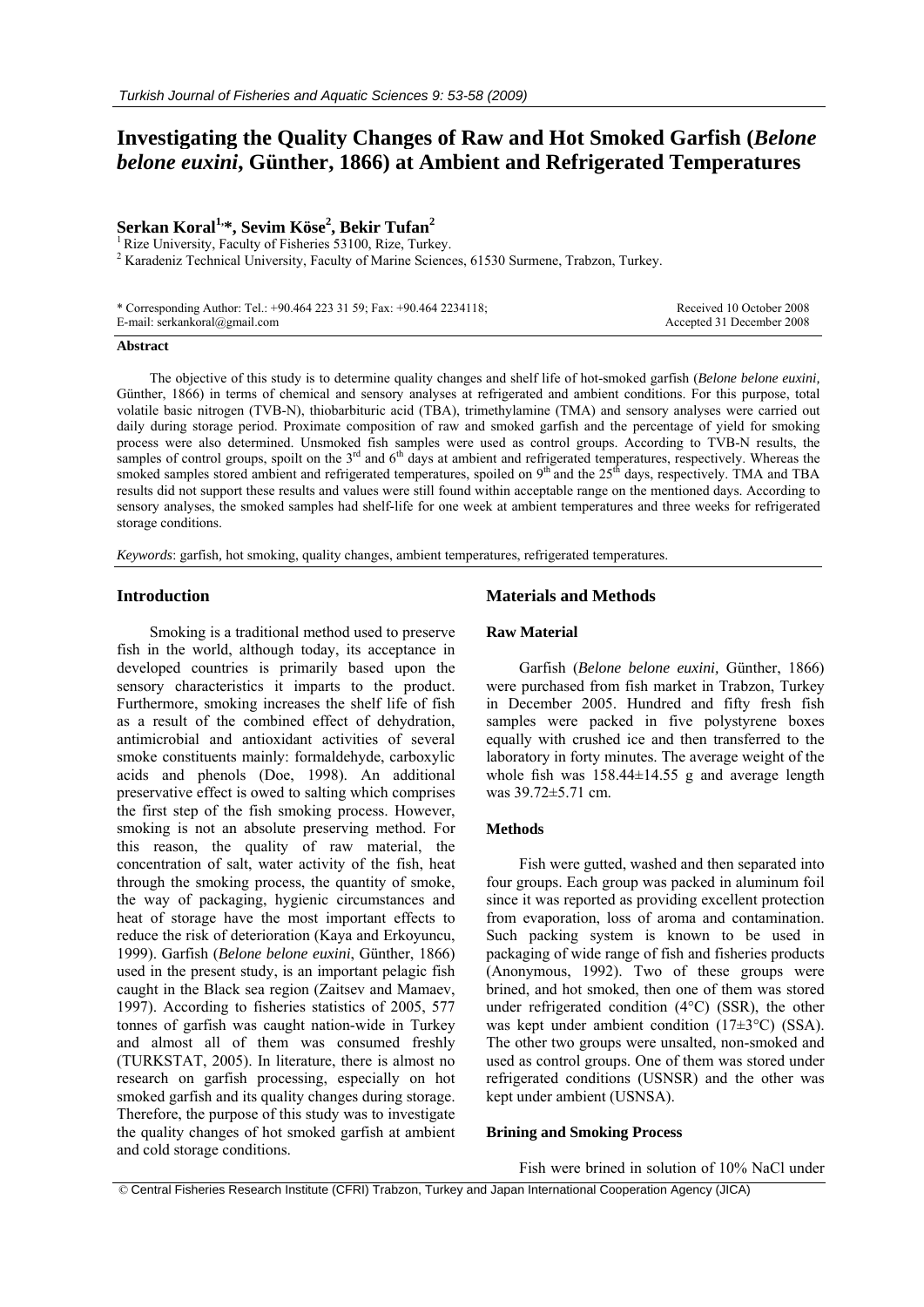refrigerated conditions for 3 h, the ratio of brine and fish 1:1.5 (w/w). 10% salt was chosen for brining after our earlier preliminary sensory studies with smoked garfish (brined salt concentration as 5, 8, 10, 15%) showed most liked products according to taste values of 33 panelists (unpublished results). The unsalted fish were used as control groups and kept under refrigerated and ambient conditions after being washed. Smoke was produced from beech sawdust. The kiln made of chrome contained two parts as smoke unit and smoking and cooking unit with 10 kg capacity (made by Kermak, Trabzon, Turkey). Smoking was controlled by a heat resistance and humidity measuring system placed on smoking and cooking unit. Smoke was transferred to cooking unit by using 13 cm  $(\emptyset)$  pipe. The processing time in the kiln was divided into three stages: (1) preliminary drying period (20 min) at 30°C; (2) a smoking and partial cooking period  $(40 \text{ min})$  at  $50^{\circ}\text{C}$ ; and  $(3)$  a cooking period (40 min) at 80°C. After cooking, fish were cooled at ambient temperature for 30 min and packed in aluminum foil and then stored under refrigerator (4 $^{\circ}$ C) and ambient (17 $\pm$ 3 $^{\circ}$ C) conditions during the analysis period.

## **Analysis**

Moisture content was determined by oven drying of 5 g of fish muscle at 105°C until a constant weight was obtained (AOAC, 1995, Method 985.14). Results are expressed as g water/100 g muscle. Ash was determined by the AOAC (1980) Method 7.009. Lipid content was determined using a solvent extractor Velp SER 148/6 (Velp Scientifica, Milano, Italy) with petroleum ether (130°C) and protein content was determined by AOAC (1980) Method 2.507. Mohr method was used to determine salt content (NaCl) in fish muscle as described in Keskin (1982). The method of Lücke and Geidel was used to determine TVB-N content as described by İnal (1992). TBA values, expressed in mg malonaldehyde/kg, were estimated by using the method of Tarladgis *et al*. (1960). The method of Boland and Paige (1971) was used for TMA analysis. All chemical and sensory analyses were carried out daily and chemical analyses

were performed in triplicate. Sensory analyses were performed by using the methods of Amerina *et al*. (1965). Smoked fish were assessed on the basis of appearance, odour, taste and texture characteristics. Eight trained panelists judged the overall acceptability of the samples using nine point descriptive scale. A score of 9-7 indicated very good quality, a score of 6.9-4 good quality, a score of 3.9-1 denoted as spoiled. The data obtained were analyzed by analysis of variance (ANOVA) and when significant differences were found, comparisons among means were carried out by using Tukey test  $(P<0.05)$  by JMP 5.0.1 (SAS Institute. Inc. USA) (Sokal and Rohlf, 1987).

#### **Results and Discussion**

Table 1 shows the percentage of proximate composition (w/w) and chemical analyses of raw and smoked garfish before storage. In the corresponding smoked garfish, the percentage of total protein, lipid and ash contents increased due to water loss during smoking. Similar findings were reported by Aminullah Bhuiyan *et al*. (1986) in Atlantic mackerel and Ünlüsayın *et al*. (2001) in European eel, pike perch and rainbow trout. The proximate composition data for raw garfish also agreed well with data presented by Vlieg (1998) for moisture, protein, ash content of New Zeland garfish. Industrial specifications for ''smoked finished products'' generally is recommended a water content in the fish flesh of less than 65% (Cardinal *et al*., 2001). Goulas and Kontominos (2005) reported that the moisture contents of smoked chum mackerel samples were 58.1 and 59%. Kolodziejska *et al*. (2002) also reported that moisture content of smoked mackerel was 56.7%. This is in agreement with our result of 60.5% moisture content.

Table 2 shows the percentage of yield after gutted and smoking processing steps. As a result of gutting and smoking, the percentage of yield was calculated as 60.1%. Koral and Köse (2005) found that the yield of smoked anchovy was 51.5%. Furthermore, Ünlüsayın *et al*. (2001) reported that yields of the smoked eel, rainbow trout and pike perch

**Table 1.** Proximate composition (w/w %) and chemical analyses<sup>\*</sup> of raw and smoked garfish before storage trials

| Sample component                      | Raw garfish                   | Smoked garfish      |
|---------------------------------------|-------------------------------|---------------------|
| Water                                 | $72.05 \pm 0.47$ <sup>a</sup> | $60.56 \pm 0.09^b$  |
| Lipid                                 | $2.96 \pm 0.32$ <sup>a</sup>  | $5.08 \pm 0.53^b$   |
| Ash                                   | $2.37 \pm 0.19^a$             | $4.02 \pm 0.32^b$   |
| Protein                               | $21.53 \pm 0.33^a$            | $26.29 \pm 0.42^b$  |
| Salt                                  | $1.05 \pm 0.08$ <sup>a</sup>  | $4.01 \pm 0.09^b$   |
| TVB-N (Total volatile basic nitrogen) | $9.81 \pm 0.12^a$             | $10.48 \pm 0.07^b$  |
| TBA (Thiobarbituric acid)             | $0.66 \pm 0.04^a$             | $0.84 \pm 0.04^b$   |
| TMA (Trimethylamine)                  | $0.98 \pm 0.03$ <sup>a</sup>  | $1.22 \pm 0.03^{b}$ |
|                                       |                               |                     |

\*Results are mean values of three replicates ±SE

a-b Values in the same line followed by different letter are significantly different ( $p \le 0.05$ )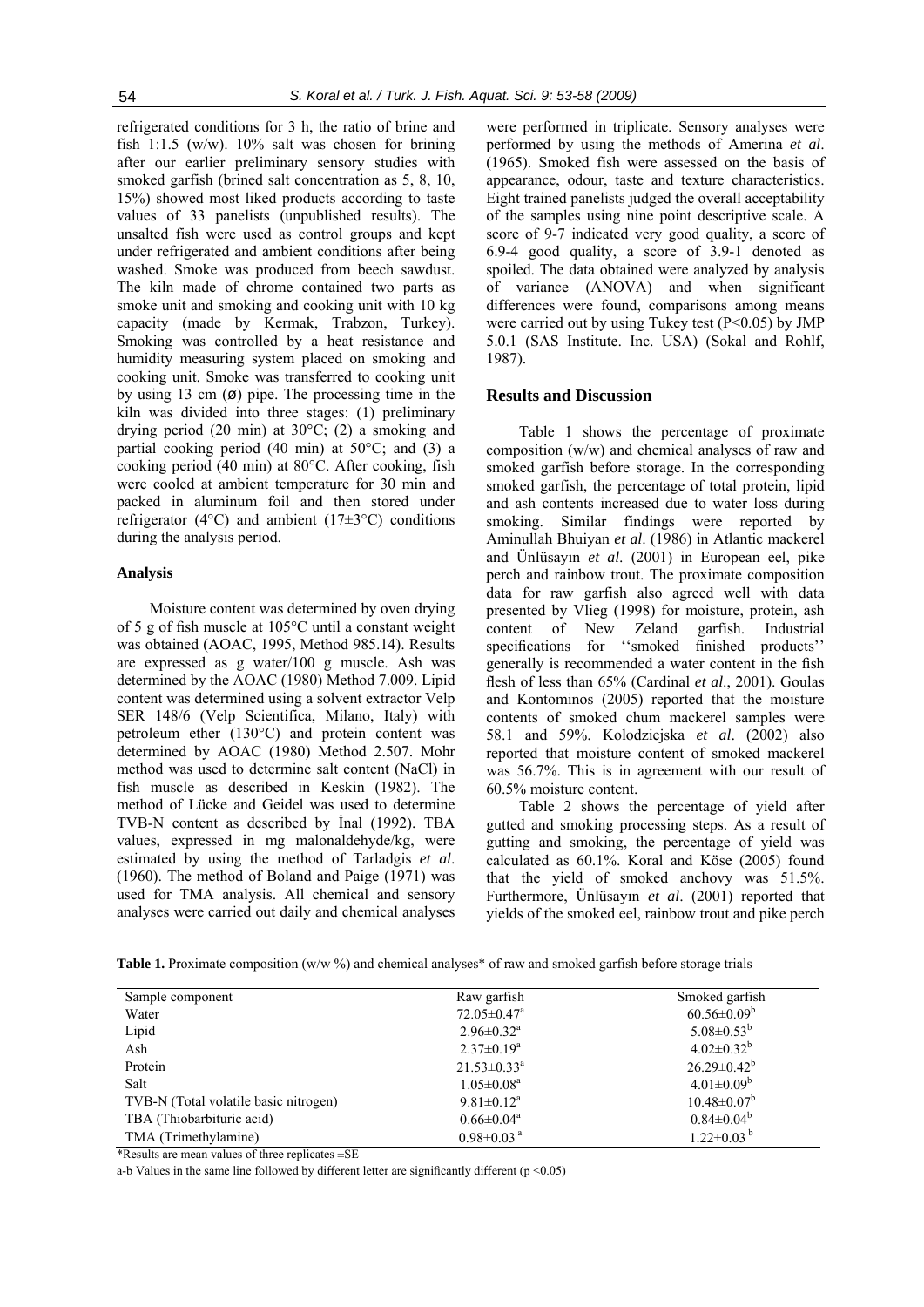**Table 2.** Percentage of yield smoked garfish

| Processing steps                    | Rate $(\% )$ |
|-------------------------------------|--------------|
| Yield control group (1000 g)        | 100          |
| Waste of after gutting (284 g)      | 28.4         |
| Loss after smoking $(116 g)$        | 11.6         |
| Final yield (601 g) for smoked fish | 60 1         |

were 78, 75 and 65%, respectively. The TVB-N value of raw garfish sample was measured as 9.81±0.12 mg/100 g (Table 3). This is a freshness indicator of raw fish material. This value is in good agreement with that of Metin *et al*. (2001), who reported that the initial TVB-N content in raw chub mackerel was 9.96 mg /100 g and similar TVB-N value was also reported for fresh hake 10.44 mg N/100 g (Ruiz-Capillas *et al*., 2001). As expected, a significant increase of TVB-N values  $(10.48\pm0.07 \text{ mg}/100 \text{ g})$  was observed in the smoked garfish (P<0.05). An increase of TVB-N after smoking was most likely caused by an autolytic process which produces volatile amine compounds and bacterial spoilage. Various authors have reported different acceptability levels for TVB-N value: 35–40 mg /100 g (Connell, 1990); 25–30 mg /100 g (Lopez-Caballero *et al*., 2000); 20–25 mg/100 g (Kim *et al*., 2002); 35 mg/100g (Huss, 1988). Such differences reflect different products, specific treatments and processing conditions. Whereas the value of TVB-N in the USNSA group was  $36.67$  mg/100g on the  $3<sup>rd</sup>$ day, this value for SSA group was found 26.96 mg/100 g on the same day, then reached to 38.87 mg/100 g on the 9<sup>th</sup> day. While it was found as  $38.87$ mg/100 g for the USNSR group on the  $6<sup>th</sup>$ , it was only 15.06 mg/100g for the SSR group for the same day. At the end of storage period  $(25<sup>th</sup>$  day), this value for the SSR group was determined as 37.47 mg/100g. Yanar (2007) reported that the TVB-N value of fresh catfish was 15.47 mg/100g and initial TVB-N value of hot smoked catfish was 17.67 mg/100 g, and this value increased to 29.16 mg/100 g during refrigerated storage of 24 days. Kolsarici and Özkaya (1998) reported that the initial TVB-N value of hot smoked rainbow trout was 18.55 mg/100 g, and this value increased to 32.72 mg/100 g during refrigerated storage of 48 days.

TBA values represent the degree of the rancidity in the products and fresh fish is much lower than the acceptable upper limits of 8 mg malonaldehyde/kg (Schormüller, 1969). The TBA value of raw garfish samples was measured as 0.66±0.04 mg malondialdehyde/kg. During hot smoking, fish were exposed to heating and atmospheric oxygen. These factors can accelerate the oxidation of fish lipids, resulting in the increase of TBA. The significant increase (P<0.05) of TBA values (0.84±0.04 mg malondialdehyde/kg) was observed in the smoked garfish (Table 3). This observation is in agreement with results reported by Göktepe and Moody (1998), Beltran and Moral (1989), Yanar (2007), and Goulas and Kontominos (2005). Whereas TBA value for the USNSA was found as 5.20 mg malonaldehyde/kg on the  $4<sup>th</sup>$  day. This value for the SSA was 2.14 mg malonaldehyde/kg on the same day. While TBA value for the USNSR group was 4.78 mg malonaldehyde/kg on the  $6<sup>th</sup>$  day, it reached to 1.29 mg malonaldehyde/kg for the SSR group on the relating day. At the end of storage period, this value for SSR samples was determined as 2.98 mg malonaldehyde/kg. This value did not exceed the value of 3–4 mg malondialdehyde/kg, which is usually regarded as the good quality limit (Schormüller, 1969). Similar results were reported by Cuppet *et al*. (1989), Yanar (2007), and Goulas and Kontominos, (2005).

Trimethylamine is generally present in sea water fish and product of decomposition of Trimethylamine oxide (TMAO) used for assessment of fish quality, commonly as an indicator for fish quality. It is reported that 10–15 mg TMA-N/100 g is usually regarded as the upper limit of acceptability for human consumption (Huss, 1988). The TMA content of raw garfish was  $0.98\pm0.03$  mg/100 g, as the freshness indicator of the samples (Table 3). According to Connell (1990), a value of 15 mg /100 g of product has been recommended as an upper limit for very good quality cod. However TMA content depends on species, muscle type and diet of fish. Initial TMA content for smoked garfish samples was measured 1.22±0.03 mg/100 g which agreed with data presented for TMA value of chum mackerel by Goulas and Kontominos (2005). TMA value for the USNSA group was  $12.47 \text{ mg}/100 \text{ g}$  on the  $4^{\text{th}}$  day, but it was found as 4.67 mg/100 g for the SSA samples. TMA value for the USNSR group was 8.40 mg/100 g on  $6<sup>th</sup>$ day, while it was 2.10 for the SSR samples on the same day. At the end of storage period, this value for the SSR samples was determined as 13.07 mg/100 g and it did not exceed the limit values.

The sensory attributes of quality and the shelflife of smoked fish are mainly affected by the initial microbial contamination, processing conditions, handling of the product after processing, and storage temperature (Shiau and Chai, 1985; Scott *et al*., 1986; Eyabi- Eyabi *et al*., 1988; Dodds *et al*., 1992; Sikorski *et al*., 1998). The results of the sensory evaluation of smoked samples (SSR, SSA) are given in Figure 1. The overall acceptability scores decreased while storage times increased for both groups. After the  $5<sup>th</sup>$ day, the difference between the given scores (appearance, odour, taste and texture characteristics) for both groups was found significant  $(P<0.05)$ . The scores of SSR samples were found to be below 4 (spoiled) on the  $22<sup>nd</sup>$  day, and SSA samples spoiled  $(3.9-1)$  on the 8<sup>th</sup> day. The SSR samples had 'very good' (9-7) quality up to 12 days and 3 days for SSA samples. According to sensory analysis, smoked and refrigerated anchovy samples were unfit for human consumption at on the  $11<sup>th</sup>$  day reported by Koral and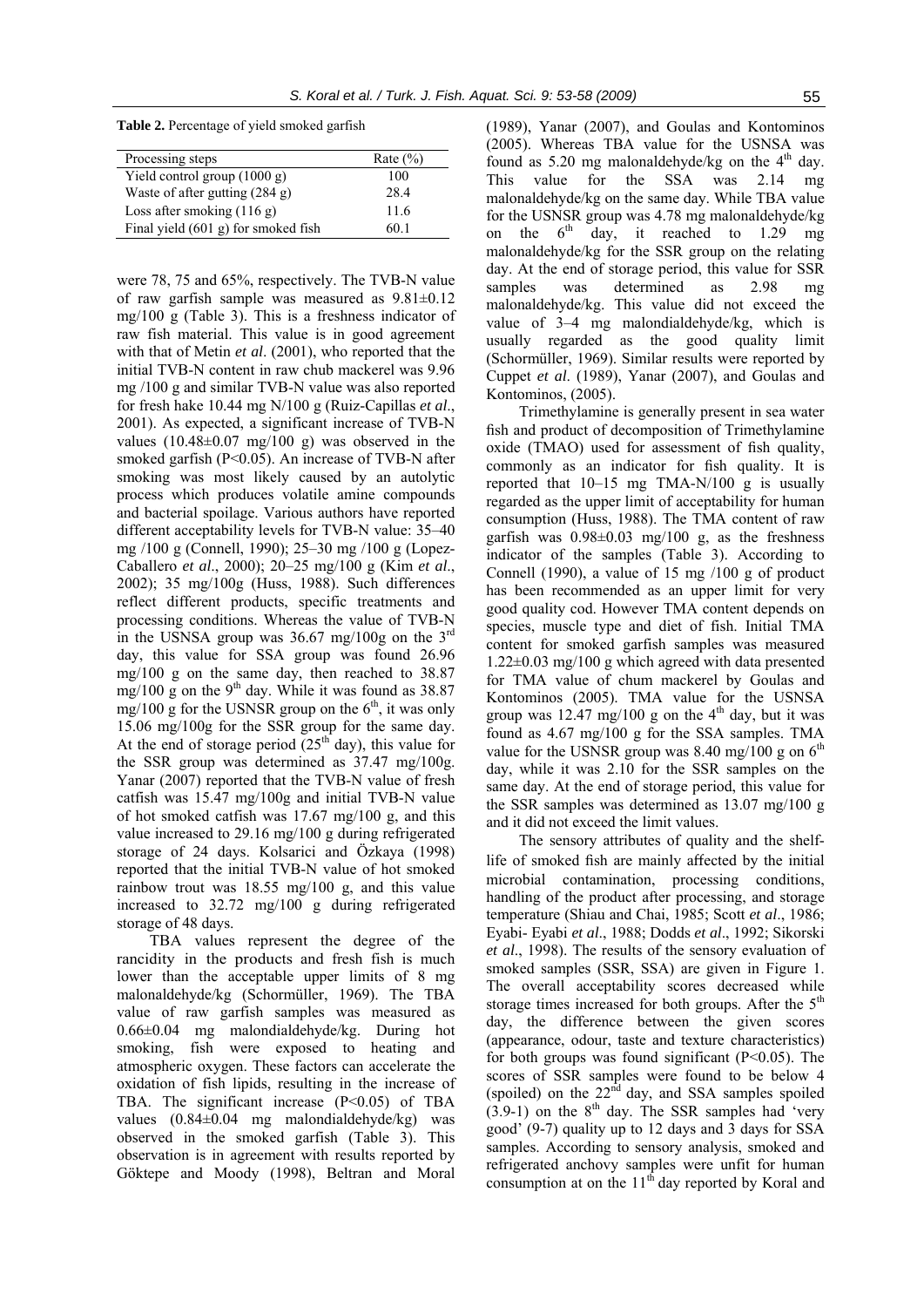| Days           | TVB-N (mg /100 g)             |                               |                               | TBA (mg malondialdehyde/kg)   |                              |                              | $\overline{\text{TMA (mg/100 g)}}$ |                              |                              |                              |                               |                               |
|----------------|-------------------------------|-------------------------------|-------------------------------|-------------------------------|------------------------------|------------------------------|------------------------------------|------------------------------|------------------------------|------------------------------|-------------------------------|-------------------------------|
|                | <b>SSR</b>                    | <b>USNSR</b>                  | <b>SSA</b>                    | <b>USNSA</b>                  | SSR                          | <b>USNSR</b>                 | <b>SSA</b>                         | <b>USNSA</b>                 | <b>SSR</b>                   | <b>USNSR</b>                 | <b>SSA</b>                    | <b>USNSA</b>                  |
|                | $11.21 \pm 0.40$ <sup>a</sup> | $14.71 \pm 0.25$ <sup>b</sup> | $17.86 \pm 0.08$ <sup>c</sup> | $19.61 \pm 0.08$ <sup>d</sup> | $0.90 \pm 0.02$ <sup>a</sup> | $1.27 \pm 0.05^{\rm b}$      | $1.27 \pm 0.03^b$                  | $1.42 \pm 0.05$ <sup>c</sup> | $1.37 \pm 0.02^a$            | $1.70 \pm 0.05^{\rm b}$      | $1.68 \pm 0.02^b$             | $2.92 \pm 0.03$ <sup>c</sup>  |
| $\overline{c}$ | $12.26 \pm 0.35$ <sup>a</sup> | $21.36 \pm 0.85^b$            | $22.06 \pm 0.20^b$            | $28.37 \pm 0.25$ <sup>c</sup> | $0.95 \pm 0.03^a$            | $1.68 \pm 0.03^b$            | $1.56 \pm 0.02^b$                  | $2.83 \pm 0.09$ <sup>c</sup> | $1.50 \pm 0.03^a$            | $2.14 \pm 0.02$ <sup>c</sup> | $1.82 \pm 0.07^b$             | $5.29 \pm 0.06$ <sup>d</sup>  |
| 3              | $13.66 \pm 1.05$ <sup>a</sup> | $24.86 \pm 0.70^b$            | $24.51 \pm 0.70^b$            | $36.67 \pm 0.70$ <sup>c</sup> | $1.03 \pm 0.02^a$            | $2.13 \pm 0.02$ <sup>c</sup> | $1.85 \pm 0.02^b$                  | $3.53 \pm 0.04$ <sup>d</sup> | $1.62 \pm 0.06^a$            | $2.88 \pm 0.01^b$            | $3.15 \pm 0.03^c$             | $8.92 \pm 0.05$ <sup>d</sup>  |
| 4              | $14.36 \pm 0.35$ <sup>a</sup> | $30.47 \pm 0.35$ <sup>c</sup> | $26.96 \pm 0.95^b$            | $43.27 \pm 0.15$ <sup>d</sup> | $1.09 \pm 0.04$ <sup>a</sup> | $2.69 \pm 0.03$ <sup>c</sup> | $2.14 \pm 0.03^{b}$                | $5.20 \pm 0.03$ <sup>d</sup> | $1.80 \pm 0.05^a$            | $3.80 \pm 0.06^b$            | $4.67 \pm 0.06$ <sup>c</sup>  | $12.47 \pm 0.06$ <sup>d</sup> |
| 5              | $14.71 \pm 0.70$ <sup>a</sup> | $34.32 \pm 0.10^c$            | $29.77 \pm 0.35^b$            |                               | $1.16 \pm 0.05^a$            | $3.12 \pm 0.03$ <sup>c</sup> | $2.44 \pm 0.04^b$                  |                              | $1.95 \pm 0.03^a$            | $5.61 \pm 0.04^b$            | $6.22 \pm 0.05$ <sup>c</sup>  |                               |
| 6              | $15.06 \pm 1.05$ <sup>a</sup> | $38.87 \pm 0.08$ <sup>c</sup> | $31.52 \pm 0.70^b$            | sk.                           | $1.29 \pm 0.03^a$            | $4.78 \pm 0.05$ <sup>c</sup> | $3.07 \pm 0.03^b$                  |                              | $2.10 \pm 0.02^a$            | $8.40\pm0.03^{b}$            | $8.48 \pm 0.08^b$             |                               |
|                | $15.76 \pm 1.05$ <sup>a</sup> |                               | $33.27 \pm 0.30^b$            |                               | $1.37 \pm 0.02^a$            |                              | $3.73 \pm 0.04^b$                  | *                            | $2.20 \pm 0.03^{\text{a}}$   | $\ast$                       | $10.42 \pm 0.51^{\mathrm{b}}$ |                               |
| 8              | $17.16 \pm 0.35$ <sup>a</sup> | $\ast$                        | $34.67 \pm 0.42^b$            | $\ast$                        | $1.48 \pm 0.02^a$            |                              | $4.20 \pm 0.02^b$                  |                              | $2.39 \pm 0.02^a$            | $\mathcal{R}^{\pm}$          | $14.72 \pm 0.05^b$            |                               |
| 9              | $17.86 \pm 0.35$ <sup>a</sup> | $\ast$                        | $38.87 \pm 1.02^b$            |                               | $1.59 \pm 0.01$ <sup>a</sup> |                              | $5.16 \pm 0.04^b$                  |                              | $2.50 \pm 0.03$ <sup>a</sup> | $\ast$                       | $18.90\pm0.01^b$              |                               |
| 10             | $18.56 \pm 0.35$              | $\approx$                     |                               |                               | $1.67 \pm 0.03$              |                              |                                    |                              | $2.69 \pm 0.08$              | $\gg$                        |                               |                               |
| 11             | $18.91 \pm 0.00$              |                               |                               |                               | $1.75 \pm 0.02$              |                              |                                    |                              | $2.90 \pm 0.04$              |                              |                               |                               |
| 12             | $19.96 \pm 0.35$              |                               |                               |                               | $1.83 \pm 0.04$              |                              |                                    |                              | $3.05 \pm 0.08$              |                              |                               |                               |
| 13             | $21.36 \pm 0.35$              |                               |                               |                               | $1.96 \pm 0.02$              |                              |                                    |                              | $3.29 \pm 0.04$              |                              |                               |                               |
| 14             | $22.06 \pm 1.05$              |                               |                               |                               | $2.05 \pm 0.02$              |                              |                                    |                              | $3.62 \pm 0.06$              |                              |                               |                               |
| 15             | $22.56 \pm 0.35$              |                               |                               |                               | $2.11 \pm 0.06$              |                              |                                    |                              | $3.85 \pm 0.03$              | $\ast$                       |                               |                               |
| 16             | $23.46 \pm 1.05$              |                               |                               |                               | $2.17 \pm 0.02$              |                              |                                    |                              | $4.08 \pm 0.05$              |                              |                               |                               |
| 17             | $24.51 \pm 0.70$              |                               |                               |                               | $2.25 \pm 0.03$              |                              |                                    |                              | $4.50 \pm 0.07$              |                              |                               |                               |
| 18             | $25.21 \pm 0.70$              |                               |                               |                               | $2.31 \pm 0.02$              |                              |                                    |                              | $4.78 \pm 0.05$              |                              |                               |                               |
| 19             | $26.62 \pm 0.00$              |                               |                               |                               | $2.47\pm0.02$                |                              |                                    |                              | $5.53 \pm 0.09$              |                              |                               |                               |
| 20             | $28.02 \pm 0.70$              |                               |                               |                               | $2.58 \pm 0.03$              |                              |                                    |                              | $6.44 \pm 0.12$              |                              |                               |                               |
| 21             | $29.77 \pm 0.35$              |                               |                               |                               | $2.66 \pm 0.03$              |                              |                                    |                              | $8.33 \pm 0.11$              |                              |                               |                               |
| 22             | $30.47 \pm 0.35$              |                               |                               |                               | $2.74 \pm 0.04$              |                              |                                    |                              | $9.49 \pm 0.06$              |                              |                               |                               |
| 23             | $32.22 \pm 0.00$              |                               |                               |                               | $2.82 \pm 0.03$              |                              |                                    |                              | $10.85 \pm 0.13$             |                              |                               |                               |
| 24             | $34.32 \pm 0.70$              |                               |                               |                               | $2.90 \pm 0.02$              |                              |                                    |                              | $11.91 \pm 0.06$             |                              |                               |                               |
| 25             | $37.47 \pm 0.35$              |                               |                               |                               | $2.98 \pm 0.05$              |                              |                                    |                              | $13.07 \pm 0.04$             |                              |                               |                               |

**Table 3.** TVB-N, TBA, TMA contents<sup>◆</sup> of smoked and control groups of garfish during refrigerated (4°C) and ambient (17±3°C) storage temperatures

SSR (salted, smoked and stored at refrigerator conditions),

USNSR (unsalted, non-smoked and stored at refrigerator conditions),

SSA (salted, smoked and stored at ambient conditions),

USNSA (unsalted, un-smoked and stored ambient conditions)

a,b,c,d Values in the same line (same analysis type) followed by different letter are significantly different ( $p < 0.05$ ).

 $\triangle$ Values represent the mean of three determinations (n:3)  $\pm$  SE,<sup>\*</sup> Not analyzed

ပ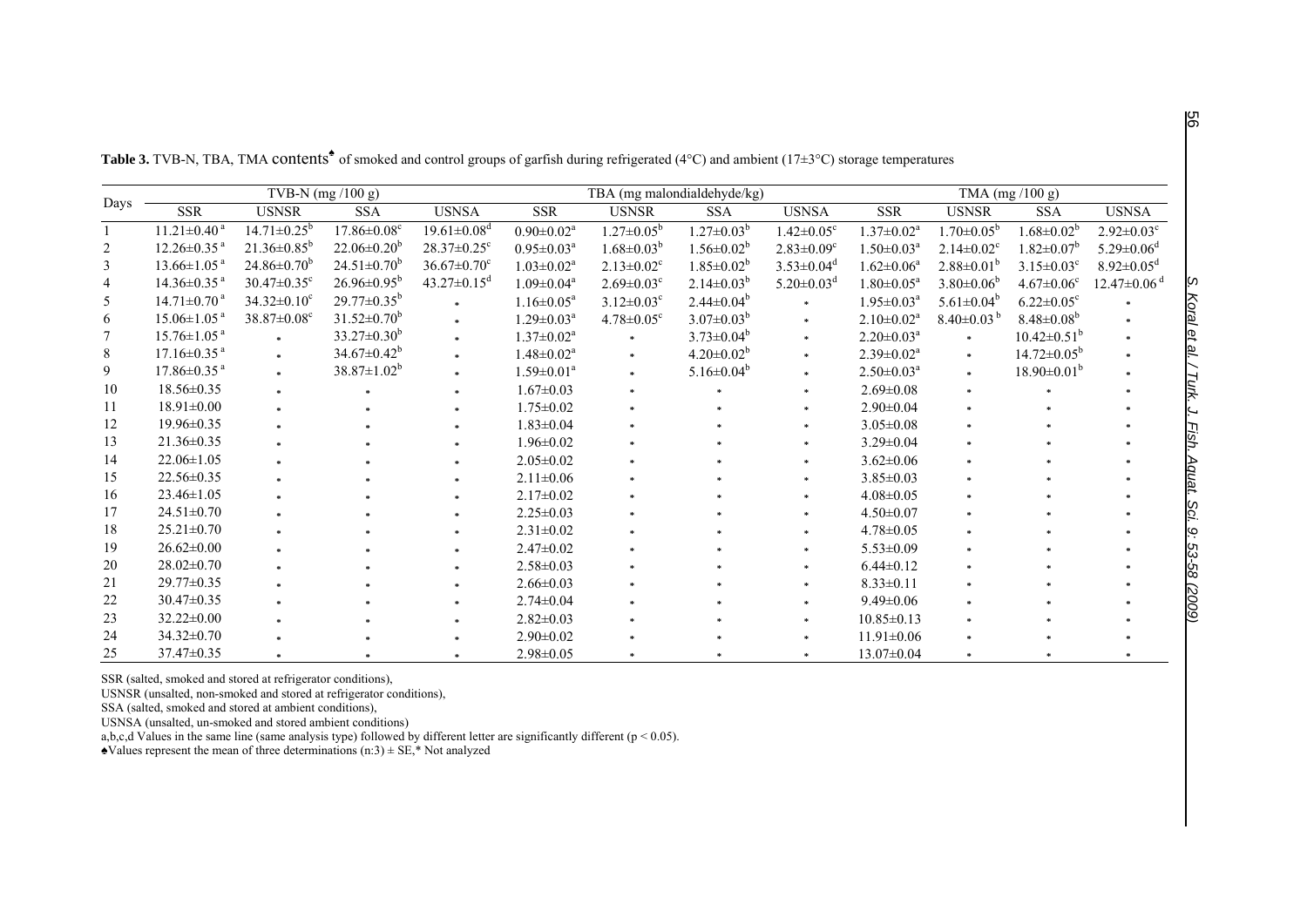

**Figure 1.** Sensory scores of SSR (salted, smoked and stored at refrigerator (4°C) conditions) and SSA (salted, smoked and stored at ambient  $(17\pm3^{\circ}C)$  conditions) samples during storage.

Kose (2005). Yanar (2007) reported that catfish samples smoked and stored in refrigerator (4°C) were unfit for human consumption on the  $24<sup>th</sup>$  day. Hot smoked mackerel stored at 2 and 8°C became unfit for human consumption on the  $24<sup>th</sup>$  day of storage (Kolodziejska *et al*., 2002).

#### **Conclusion**

Quality changes of raw and hot smoked garfish were studied during the storage for 25 days. TVB-N, TBA, TMA values increased during storage. According to TVB-N from chemical analysis, SSA and SSR samples exceeded the limit value of 35 mg/100 g, and spoiled on the  $9<sup>th</sup>$ ,  $25<sup>th</sup>$  days, respectively. However, according to other chemical parameters (TBA, TMA) their values did not reach the maximum limits for acceptability of fish. The sensory analyses results showed that SSR and SSA samples can be consumed in 21 and 7 days respectively.

# **Acknowledgements**

The study was supported by Karadeniz Technical University Research Fund (Project No. 2001.117.001.10.).

#### **References**

- Anonymous. 1992. Retail Packaging of fish and fishery products. Infofısh Technical Handbook 5. Kuala Lumpur, Malaysia: 12-13.
- Aminullah Bhuiyan, A.K.M., Ratnayake, W.M.N. and Ackman, R.G. 1986. Effect of smoking on the proximate composition of Atlantic mackerel (*Scomber scombrus*). Journal of Food Science, 51: 327–329.
- Amerina, M.A., Pangborn, R.V. and Roessler, E.B. 1965. Principles of sensory evalution of food. New York: Academic Prees. 602 pp.
- AOAC. 1980. Official methods of analysis  $(13<sup>th</sup> Ed.)$ , Association of Official Analytical Chemists. Official methods 7.009. and 2.507. Washington, DC.
- AOAC. 1995. Official methods of analysis. Association of Official Analytical Chemists. Official methods, 985.14. Gaithersburg, MD.
- Beltran, A. and Moral, A. 1989. Effects of smoking on lipid stability in sardine (*Sardine pilchardus* W.). Z. Lebensm.-Unters.-Forsch. A 189: 317–321.
- Boland, F.E. and Paige, D.D. 1971. Collaborative study of a method fort the determination of trimethylamine nitrogen in fish. (Division of Food Chemistry and Technology, Food and Drug Administration). Journal of AOAC*,* 54: 725–727.
- Cardinal, M., Knockaert, C., Torrissen, O., Sigurgisladottir, S., Morkore, T., Thomassen, M. and Vallet, J.L. 2001. Relation of smoking parameters to the yield colour and sensory quality of smoked Atlantic salmon (*Salmo salar*). Food Research International, 34: 537– 550.
- Connell, J.J. 1990. Methods of assessing and selecting for quality. In: Control of fish quality  $(3<sup>rd</sup> Ed.)$ , Fishing News Books. Oxford: 122–150.
- Cuppet, S.L., Gray, J.I., Booren, A.M., Price, J.F. and Stachıw, M.A. 1989. Effect of processing variables on lipid stability in smoked great lakes whitefish. J. Food Sci., 54: 52–54.
- Dodds, K.L., Brodsky, M.H. and Warburton, D.W. 1992. A retail survey of smoked ready to eat fish determine their microbiological quality. Journal of Food Protection, 55: 208–210.
- Doe, P.E. 1998. Fish Drying and Smoking Production and Quality., Technomic Publishing, Lancaster, PA.: 89– 115.
- Erkan, N. 2004 Dumanlama Teknolojisi. VII. Bölüm. In: C. Varlık, (Ed.), Su Ürünleri İşleme Teknolojisi. İstanbul Üniversitesi Yayın No: 4465 Su Ürünleri Fak. Yayın No: 7. İstanbul: 233–266.
- Eyabi-Eyabi, G.D., Hanson, S.W. and Barlow, P.J. 1988. Quality changes during the storage of hot smoked mackerel. Proceedings of the FAO Expert Consultation on Fish Technology in Africa. FAO Fisheries Rapport No. 400 Supplement, Abidjan, Cote d'Ivoire: 131–139.
- Göktepe, I. and Moody, M.W. 1998. Effect of modified atmosphere packaging on the quality of smoked catfish. Journal of Muscle Foods, 9: 375–389.
- Goulas, A.E. and Kontominas, M.G. 2005. Effect of salting and smoking method on the keeping quality of chub